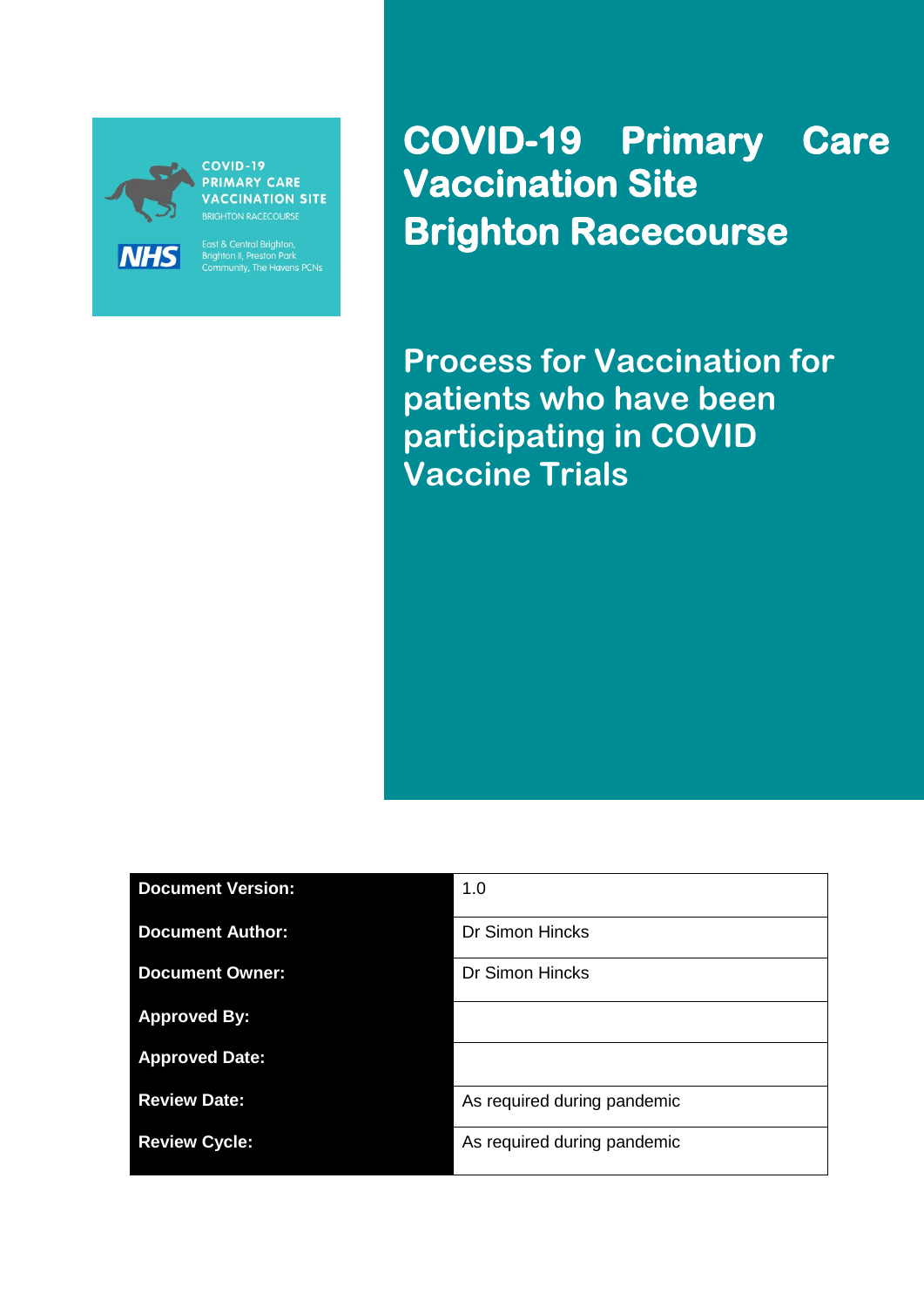| Version | Date       | <b>Summary of Change</b> | Reviewer        |
|---------|------------|--------------------------|-----------------|
|         | 23/02/2021 | Initial draft            | Dr Simon Hincks |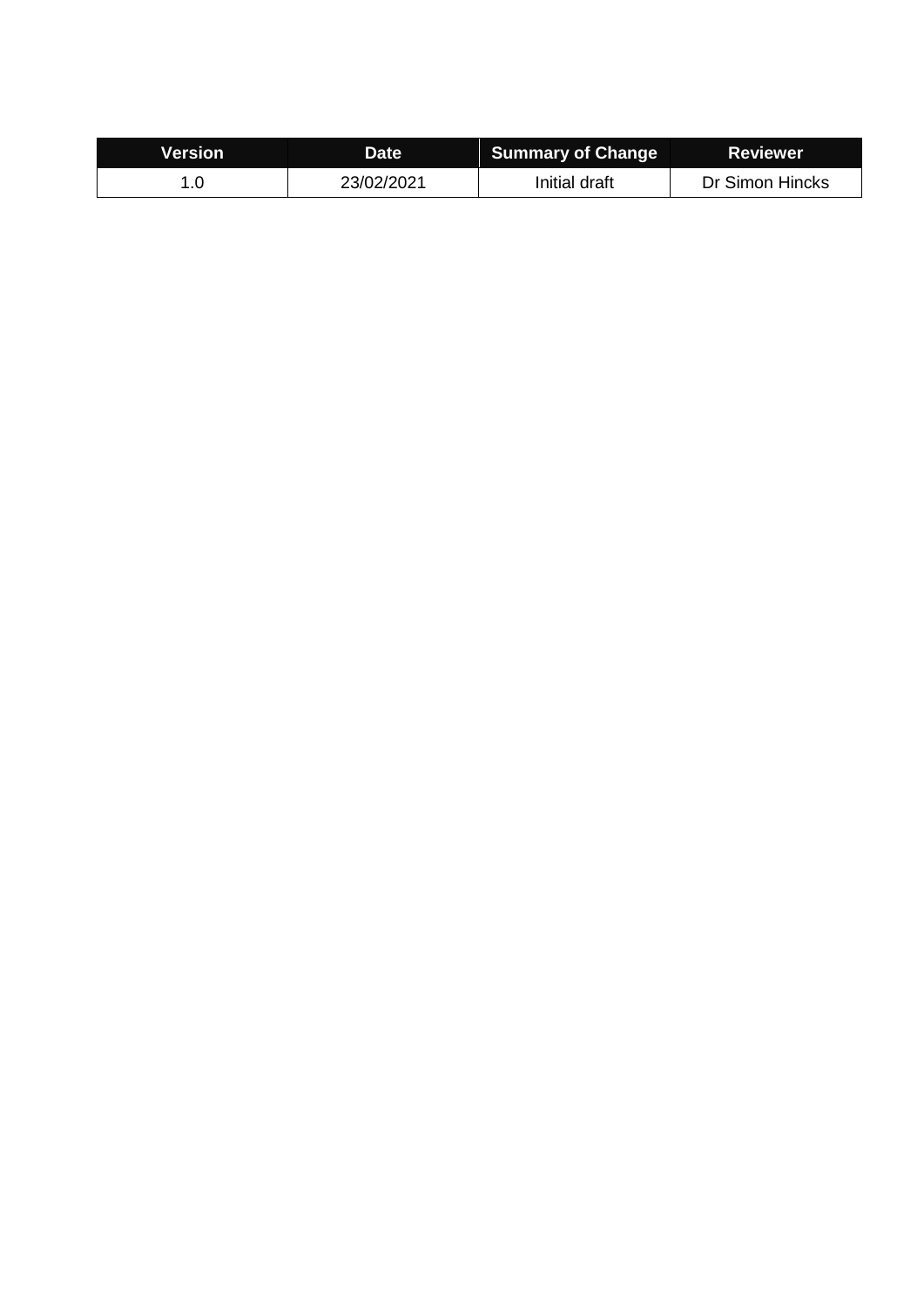# **Contents**

| 8. Appendix 1 - Individual Patient assessment to assist the creation of Patient Specific Direction<br>(PSD) for the administration of Pfizer BioNTech COVID-19 mRNA Vaccine BNT 162b2 [to be |  |
|----------------------------------------------------------------------------------------------------------------------------------------------------------------------------------------------|--|
| 9. Appendix 2 Individual assessment to assist the creation of Patient Specific Direction for the                                                                                             |  |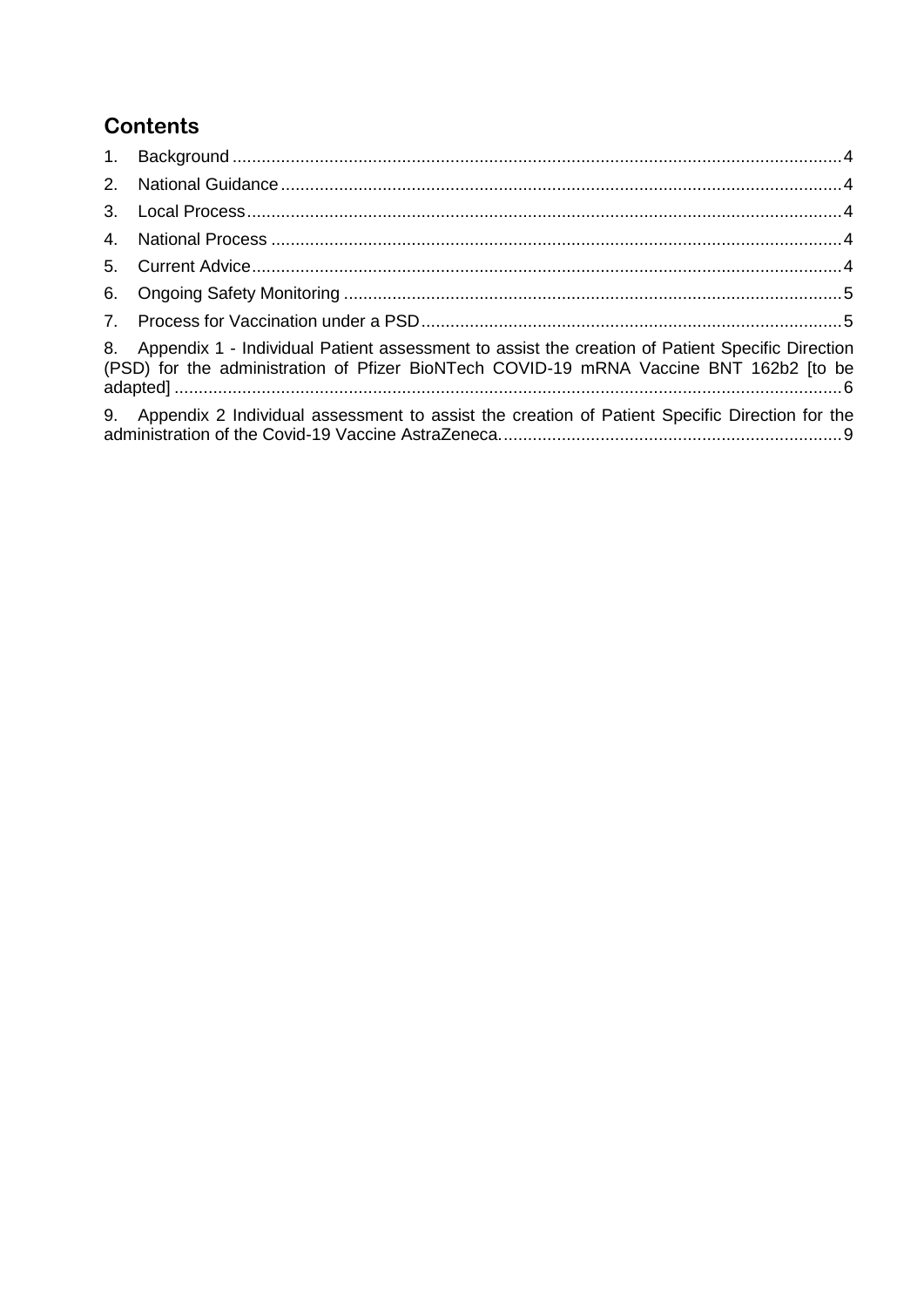### <span id="page-3-0"></span>**1. Background**

This clarifies the local vaccination policy for patients attending the Brighton Racecourse GP Vaccination Site who have participated in COVID Vaccine Trials. There is a local Vaccine Trial currently being undertaken for a COVID Vaccination made by Janssen. All patients who have received Trial Vaccines will need to have a signed PSD to administer either the Pfizer/BionTech Vaccine or the AstraZeneca Vaccine.

### <span id="page-3-1"></span>**2. National Guidance**

From the COVID-19 Greenbook Chapter 14a:

*"Individuals who are participating in a clinical trial of COVID-19 vaccines who present for vaccination should be referred back to the investigators. Eligible persons who are enrolled in vaccine trials should then be provided with written advice on whether and when they can be safely vaccinated in the routine programme"*

#### <span id="page-3-2"></span>**3. Local Process**

- **3.1** When a Trial Participant is identified by the Booking Hub or on-Site they should be advised to contact their trial study team
- **3.2** The Trial Team will then unblind the individual and based on what has been received (Active vaccine or placebo) then will give specific advice to the individual on how to proceed
- **3.3** Patients are then advised to Contact Brighton Racecourse Booking Hub to book further appointment if required

### <span id="page-3-3"></span>**4. National Process**

NHS England have confirmed the following should apply and be delivered by NHS vaccinating centres.

- **4.1** For people who have received 2 doses of experimental vaccine (currently Oxford/AZ, Novavax or Janssen) participants - no further immunisation is required.
- **4.2** For people who have received 1 or 2 doses of placebo a full course of NHS deployed vaccine is required.
- **4.3** For people who have received only 1 dose of currently experimental vaccine (currently possible for the Oxford/AZ trial where some people chose not to receive the booster dose and the Janssen vaccine) - 1 dose only is required (no booster) of whichever NHS deployed vaccine you have available.
- **4.4** Timings for those requiring a second dose will be as for normal NHS Vaccination policy at 12 weeks following one dose of experimental vaccine

#### <span id="page-3-4"></span>**5. Current Advice**

This advice is based on the current approved vaccines and may change in the coming weeks if the Janssen vaccine is approved on a one dose schedule (but this is not the case at present and is expected in March 2021).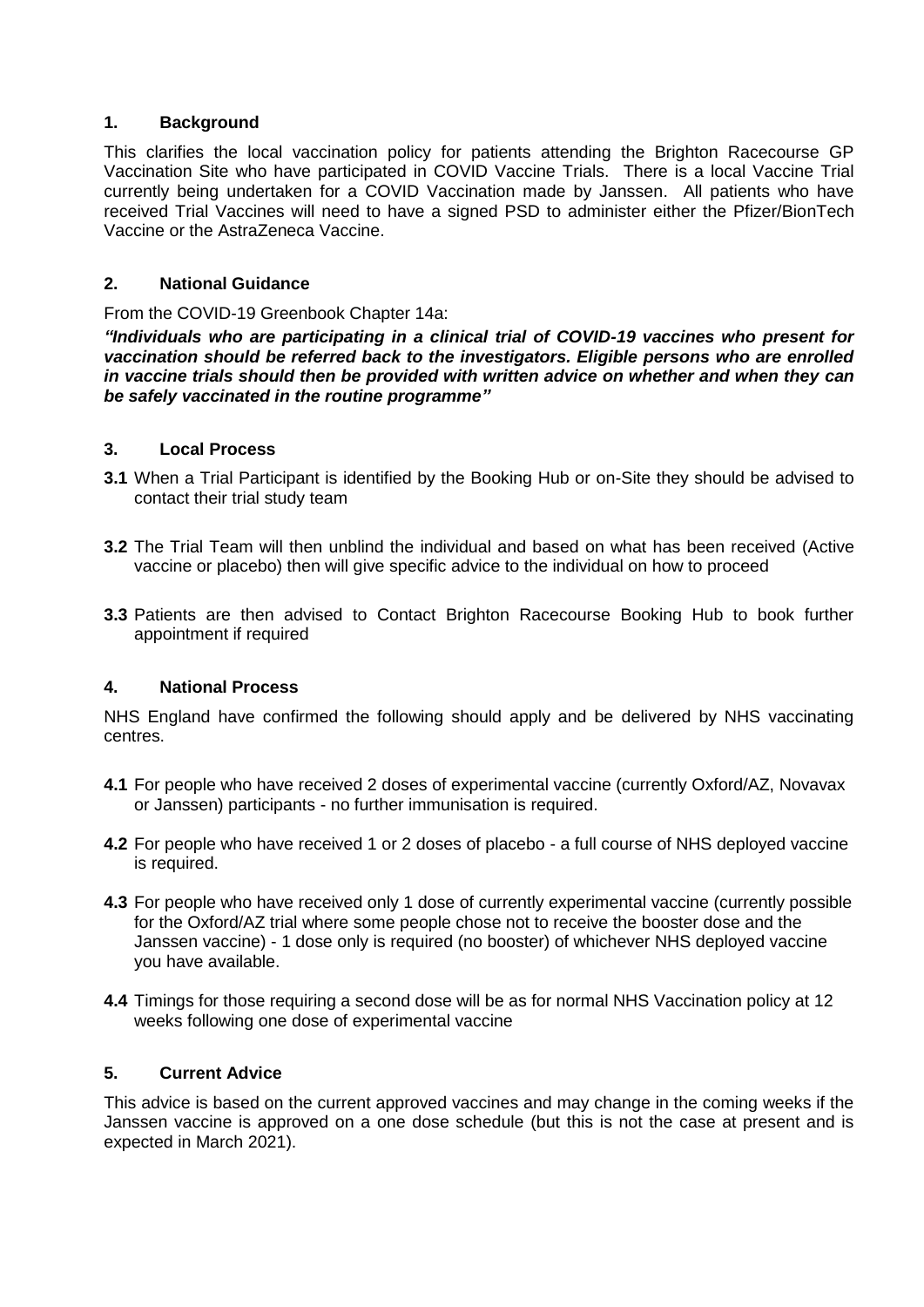# <span id="page-4-0"></span>**6. Ongoing Safety Monitoring**

All Trial Participants will have been encouraged to stay in the trial process for ongoing safety monitoring.

### <span id="page-4-1"></span>**7. Process for Vaccination under a PSD**

In order for these individuals to be vaccinated this needs to be done separately under a Patient Specific Direction:

- ▶ For Pfizer BionTech see Appendix 1
- $\triangleright$  For AstraZeneca see Appendix 2
- This needs to be handwritten and completed initially by a Clinical Prescriber.
- Once completed and the Vaccination has been given then the form needs to be handed back to one of the On-site Learning & Development Team Members.
- If you need clarification on this process, please speak with either the On-Site Clinical or Pharmacy Lead.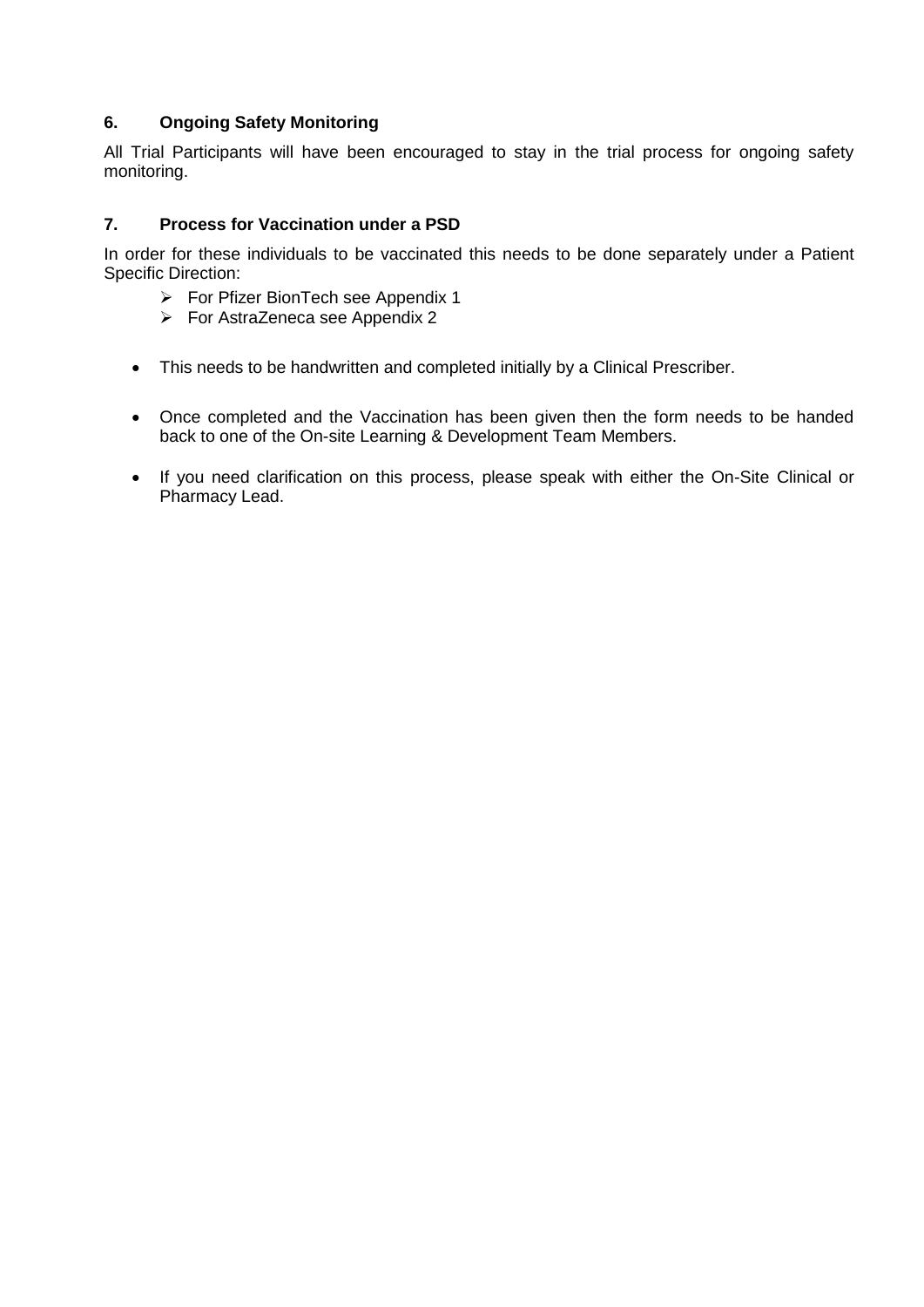<span id="page-5-0"></span>**8. Appendix 1 - Individual Patient assessment to assist the creation of Patient Specific Direction (PSD) for the administration of Pfizer BioNTech COVID-19 mRNA Vaccine BNT 162b2 [to be adapted]**

| <b>Name</b>         | Date of birth   |  |
|---------------------|-----------------|--|
| <b>Surname</b>      |                 |  |
| <b>Home Address</b> |                 |  |
|                     | <b>Postcode</b> |  |

| <b>Assessors Name or ID Number</b>                                                                              | <b>ID No</b>                                                                                                                                                                     |            |  |  |  |  |
|-----------------------------------------------------------------------------------------------------------------|----------------------------------------------------------------------------------------------------------------------------------------------------------------------------------|------------|--|--|--|--|
|                                                                                                                 | Please ask the person presenting for vaccination these questions and record that they have received<br>appropriate counselling as to the purpose of the vaccine and side effects |            |  |  |  |  |
| Have you had any vaccination in the last 7 days?                                                                | <b>No</b>                                                                                                                                                                        | <b>Yes</b> |  |  |  |  |
| Are you currently unwell with fever?                                                                            | <b>No</b>                                                                                                                                                                        | <b>Yes</b> |  |  |  |  |
| * Have you ever had any serious allergic reaction?                                                              | <b>No</b>                                                                                                                                                                        | Yes        |  |  |  |  |
| *Have you ever been prescribed an adrenaline<br>autoinjector such as an epipen?                                 | <b>No</b>                                                                                                                                                                        | Yes        |  |  |  |  |
| Are you, or could you be pregnant, breastfeeding<br>or planning to become pregnant in the next three<br>months? | <b>No</b>                                                                                                                                                                        | <b>Yes</b> |  |  |  |  |
| Are you or have you been in a trial of a potential<br>coronavirus vaccine?                                      | <b>No</b>                                                                                                                                                                        | <b>Yes</b> |  |  |  |  |
| Are you taking anticoagulant medication, or do you<br>have a bleeding disorder                                  | No                                                                                                                                                                               | res        |  |  |  |  |

**If any of the boxes in red are ticked, then a further review by the prescriber must take place. If you or the person presenting are uncertain as to the response or counselling, they receive they must be brought to the attention of the prescriber. See later for specific advice.**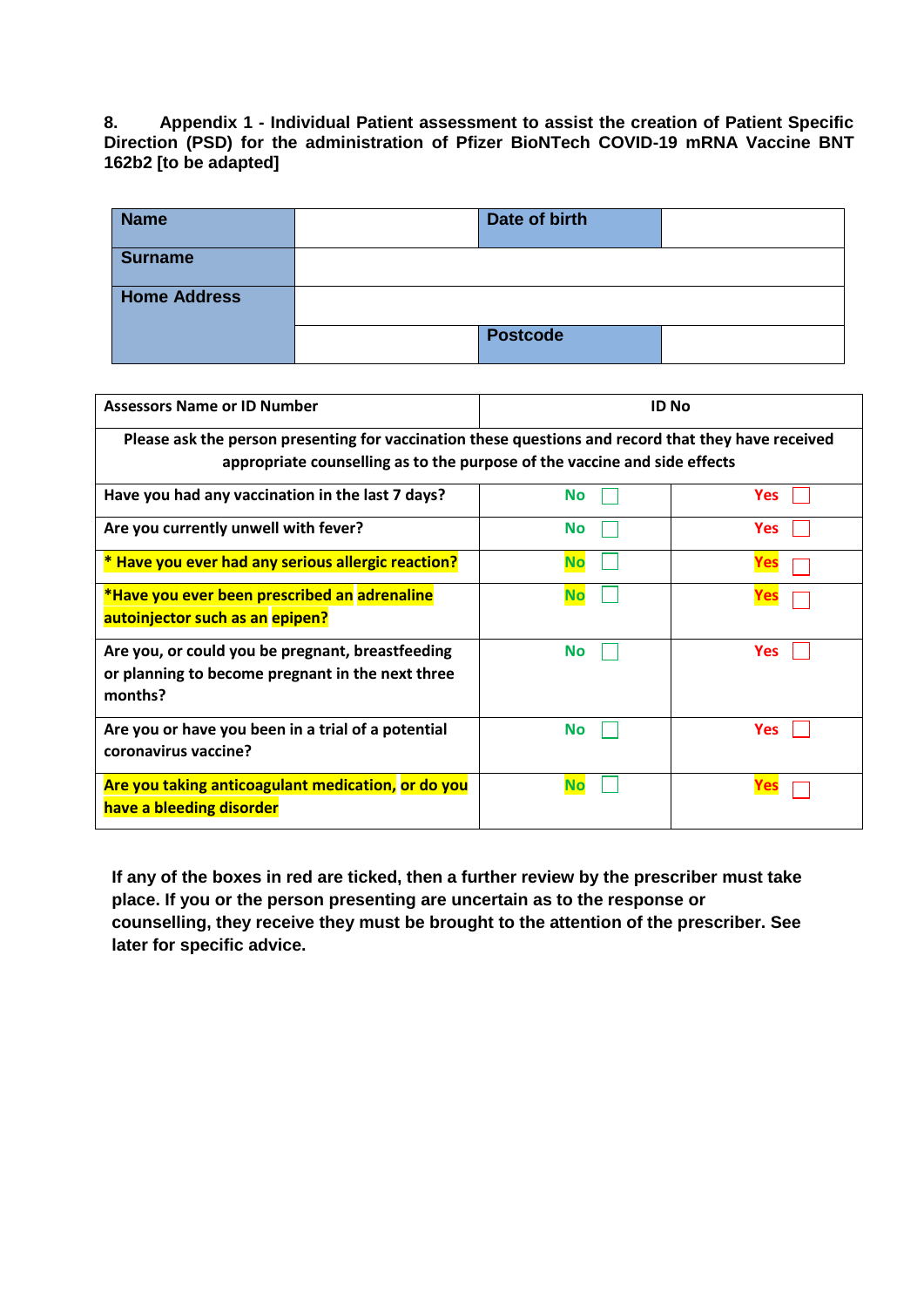**Patient Specific Direction (PSD) for the administration of Pfizer BioNTech Coronavirus Vaccine to Adults by Non prescribers suitably trained in Vaccination**

**Date of PSD:**

**The patient named below is eligible to receive**

**Covid-19 mRNA Vaccine BNT 162b2 0.3mls Intra-Muscular (IM) Injection**

**in accordance with Public Health England Immunisation against infectious disease (Green Guide) and JVCVI recommendations for the purpose of protection against COVID-19.**

**Patient Details**

| <b>Name</b>         | Date of birth   |  |
|---------------------|-----------------|--|
| <b>Surname</b>      |                 |  |
| <b>Home Address</b> |                 |  |
|                     | <b>Postcode</b> |  |

**ONE DOSE OF Covid-19 mRNA Vaccine BNT 162b2 – 30µg in 0.3mls of the diluted vaccine by Intra-Muscular injection.**

# **Vaccination Centre/ PCN /Hospital Hub Name and Address:**

| <b>Brighton Racecourse GP Vaccination Site</b><br><b>Brighton Racecourse</b> |  |
|------------------------------------------------------------------------------|--|
| <b>Freshfield Road</b>                                                       |  |
| Brighton BN2 9XZ                                                             |  |
| . .<br><br>                                                                  |  |

| <b>Name of Prescriber</b> | <b>Signature of Prescriber</b> | <b>Date and Registration</b><br><b>Number</b> |
|---------------------------|--------------------------------|-----------------------------------------------|
|                           |                                |                                               |

# **This PSD will expire within 7 days of signature**

| <b>Name of Vaccine</b><br>Administrator (I.e.<br>person giving the<br>vaccine) | <b>Signature of</b><br>Administrator | <b>Date</b> |
|--------------------------------------------------------------------------------|--------------------------------------|-------------|
|                                                                                |                                      |             |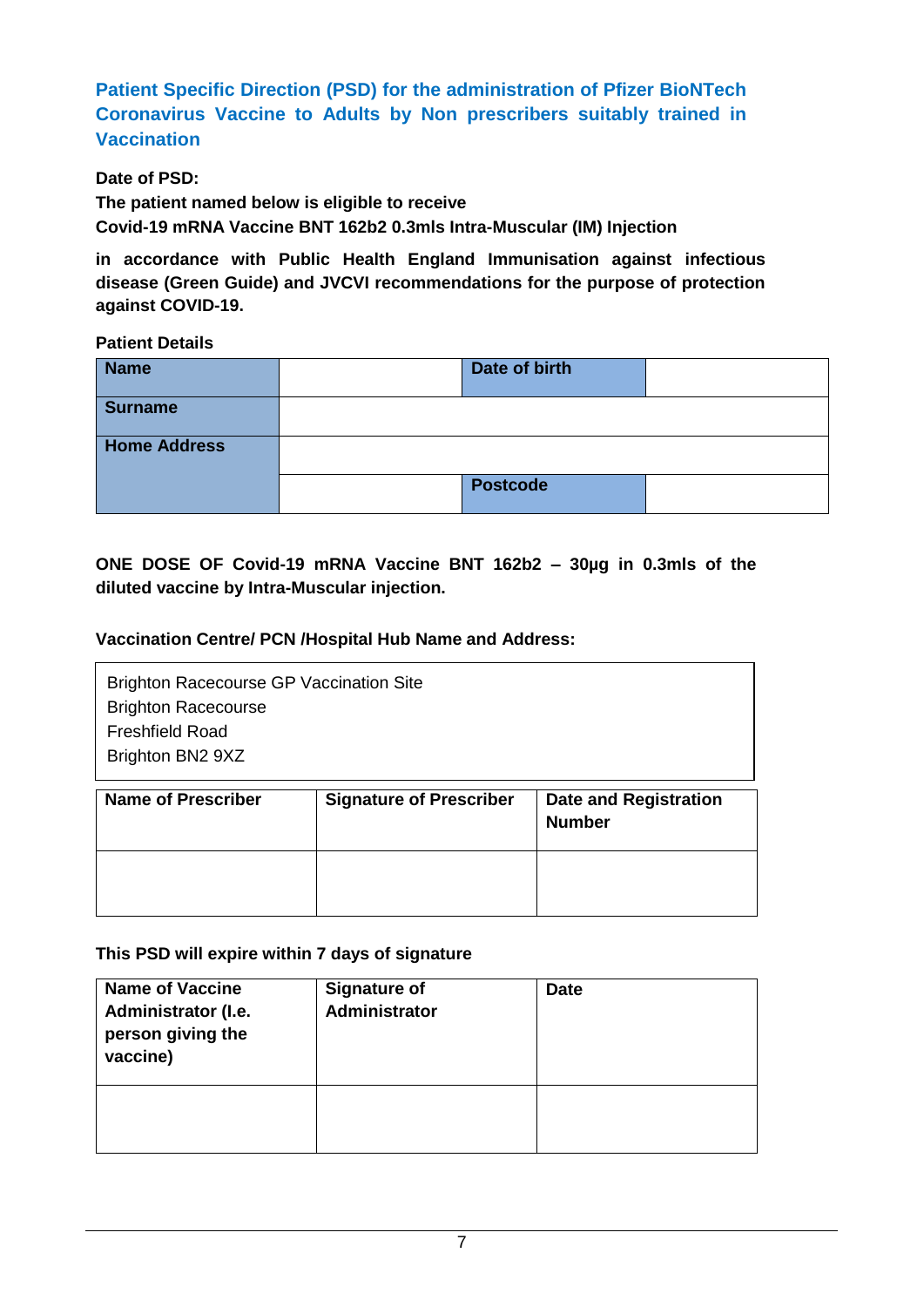# **Notes for Prescriber/Clinician**

The prescriber should be aware of the MHRA Conditions of authorisation and the vaccine's contraindications, together with the advice from JCVI regarding the avoidance of pregnancy within 2 months of the second dose of vaccine: [https://www.gov.uk/government/publications/regulatory-approval-of-pfizer](https://www.gov.uk/government/publications/regulatory-approval-of-pfizer-biontech-vaccine-for-covid-19)[biontech-](https://www.gov.uk/government/publications/regulatory-approval-of-pfizer-biontech-vaccine-for-covid-19) [vaccine-for-covid-19](https://www.gov.uk/government/publications/regulatory-approval-of-pfizer-biontech-vaccine-for-covid-19)

*\* Any person with a history of immediate-onset anaphylaxis to a vaccine, medicine or food should not receive the Pfizer BioNTech vaccine. A second dose of the Pfizer BioNTech vaccine should not be given to those who have experienced anaphylaxis to the first dose of Pfizer BioNTech vaccination.*

*# Any person who has been involved in a coronavirus trial should be advised to contact the trial organisers to seek guidance on whether or when vaccination should take place.*

Taking anticoagulants or a bleeding disorder is not a contraindication to intramuscular injections, but the recipient needs to be aware that they may have increased bruising and be advised to apply pressure. Those with bleeding disorders may wish to time vaccination to occur shortly after appropriate therapies. Please also refer to the relevant chapter in the Green Book – Chapter 14a. <https://www.gov.uk/government/publications/covid-19-the-green-book-chapter-14a>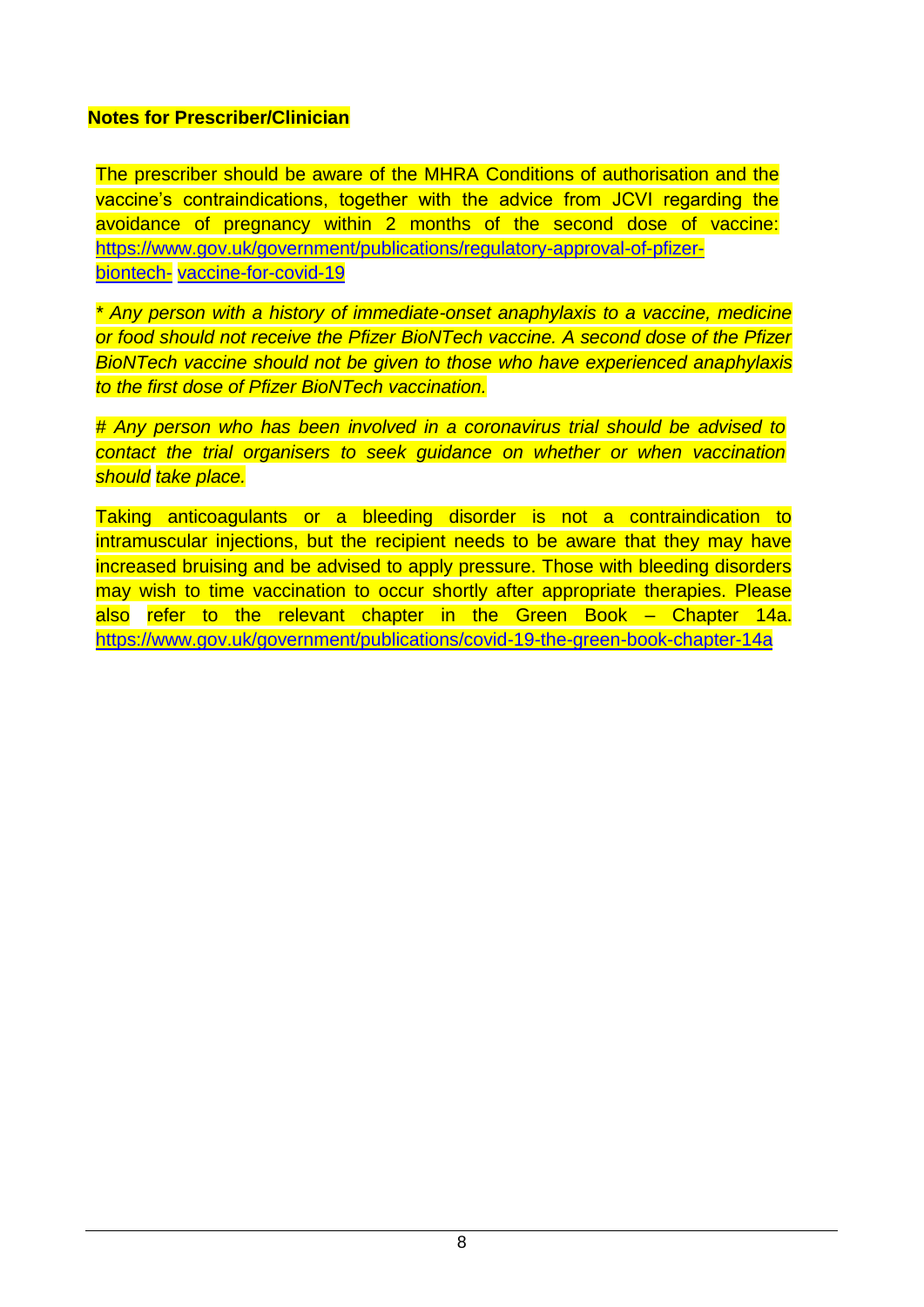#### <span id="page-8-0"></span>**9. Appendix 2 Individual assessment to assist the creation of Patient Specific Direction for the administration of the Covid-19 Vaccine AstraZeneca.**

| <b>Name</b>                                                                         |                                                                                                                                                                                      | <b>Date of Birth</b>    |            |            |  |
|-------------------------------------------------------------------------------------|--------------------------------------------------------------------------------------------------------------------------------------------------------------------------------------|-------------------------|------------|------------|--|
| <b>Surname</b>                                                                      |                                                                                                                                                                                      |                         |            |            |  |
| <b>Home Address</b>                                                                 |                                                                                                                                                                                      |                         |            |            |  |
|                                                                                     |                                                                                                                                                                                      | <b>Post Code</b>        |            |            |  |
| <b>Assessors Name</b><br>Print & Sig.                                               |                                                                                                                                                                                      | <b>GMC. NMC HCPC No</b> |            |            |  |
|                                                                                     | Please ask the individual presenting for vaccination these questions and record that they have<br>received appropriate counselling as to the purpose of the vaccine and side effects |                         |            |            |  |
| Are you less than 18 years of age?                                                  |                                                                                                                                                                                      |                         | No         | <b>Yes</b> |  |
| infection?                                                                          | Are you currently unwell with fever or have any symptoms of Covid -19                                                                                                                |                         | No         | <b>Yes</b> |  |
| Have you tested positive for Covid in the past 4 weeks?                             |                                                                                                                                                                                      |                         | No.        | <b>Yes</b> |  |
| Have you completed a course of Covid-19 vaccinations?<br>No.                        |                                                                                                                                                                                      |                         | <b>Yes</b> |            |  |
| Are you participating in a clinical trial of covid-19 vaccines?<br>No<br><b>Yes</b> |                                                                                                                                                                                      |                         |            |            |  |
|                                                                                     | Have you had any vaccinations in last 7 days?                                                                                                                                        |                         | No         | Yes*       |  |
|                                                                                     | Have you received a dose of Covid-19 vaccine in the preceding 21 days?                                                                                                               |                         | No         | <b>Yes</b> |  |
|                                                                                     | Have you had a previous systemic allergic reaction (including anaphylaxis) to a<br>previous dose of vaccine or any component of the vaccine?                                         |                         | <b>No</b>  | <b>Yes</b> |  |
| Are you pregnant?                                                                   |                                                                                                                                                                                      |                         | No         | Yes        |  |
| Are you breast feeding?                                                             |                                                                                                                                                                                      | No                      | Yes*       |            |  |
|                                                                                     | Are you taking anticoagulant medication, or do you have a bleeding disorder?                                                                                                         |                         |            | Yes**      |  |

**If any of the boxes in bold (red) are ticked, then the patient should be advised that a covid vaccination is not appropriate at this moment time and advice given as to when it would appropriate for them to re-present for immunisation except those marked \* who may be eligible for the vaccine based on risk / benefit evaluation with the prescriber.** 

\*\* Taking anticoagulants or a bleeding disorder is not a contraindication to intramuscular injections, but the recipient needs to be aware that they may have increased bruising and be advised to apply pressure.

Those with bleeding disorders may wish to time vaccination to occur shortly after appropriate therapies.

Please also refer to the relevant chapter in the Green Book – Chapter 14a.

<https://www.gov.uk/government/publications/covid-19-the-green-book-chapter-14a>